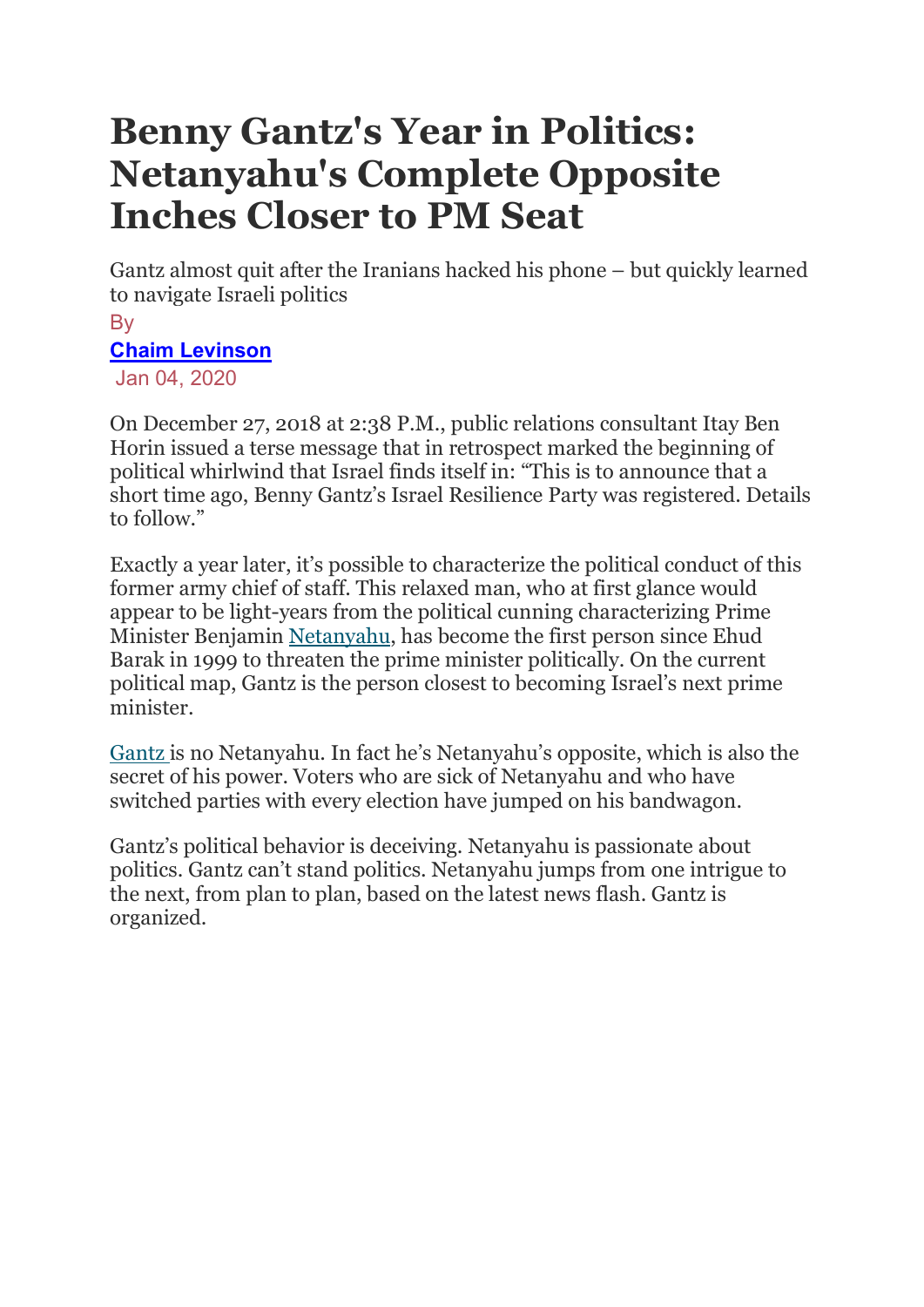

Gantz during a meeting of his party, Kahol Lavan, in December 2019. Tomer Appelbaum

## A palpable difference

The difference between the two is palpable from the very first encounter. When people meet with Netanyahu, he has to make sure they leave feeling that they have met one of the greatest figures in history. He courts his guests like a Latin lover on testosterone.

He pounds his fist on the desk. He shouts. He fires off strategic analyses that can be all over the place, from the dimmest reaches of history to his latest meeting with U.S. Secretary of State Mike Pompeo.

Gantz, by contrast, exudes drowsiness. He doesn't talk much. It's hard to understand where his mind is going. People who have met him tend to wonder why he went into politics at all.

The former army chief of staff is known for his hesitancy. In his campaign leading up to last September's election, the people in Yesh Atid, the party headed by Yair Lapid that joined forces with Gantz on the Kahol Lavan joint ticket, pulled their hair out over Gantz's inability to make decisions.

Referring to Gantz, and the two other Kahol Lavan leaders who are former army chiefs of staff, Moshe Ya'alon and Gabi Ashkenazi, one Yesh Atid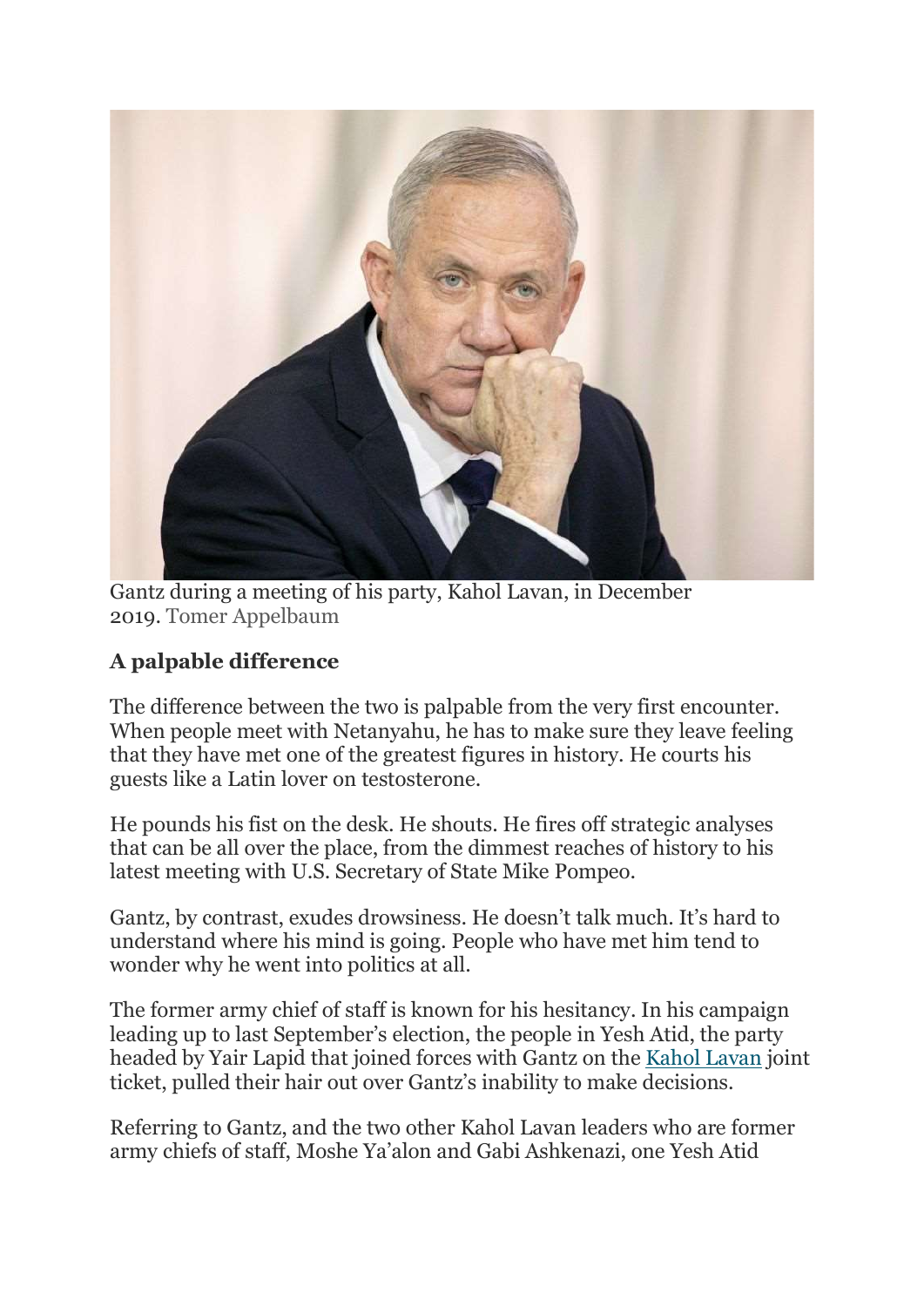source remarked: "Three chiefs of staff in a room. It's frightening to think how the army is run."

After President Reuven Rivlin tapped Gantz to try to form a government after the September election, and when Gantz's time to complete the task was about to expire, Lapid pressed him to form a coalition with the Joint List of Arab parties, but Gantz continued to equivocate.

He mulled it over and over and finally fell in love with fellow Ya'alon's idea that they would only form a coalition with the Arab parties if Yisrael Beiteinu, led by right-wing Avigdor Lieberman, also came on board.

### Spared a decision

Lieberman ruled out the idea and saved Gantz from having to make a decision. But along the way, Gantz's political partners nearly lost their minds.

Sometimes the inability to make decisions has its upside, however. On the night of March 14, when Channel 12 political reporter Amit Segal reported that Iranians had hacked Gantz's cell phone, Gantz thought about getting out of politics. In speaking to associates, he sounded frightened.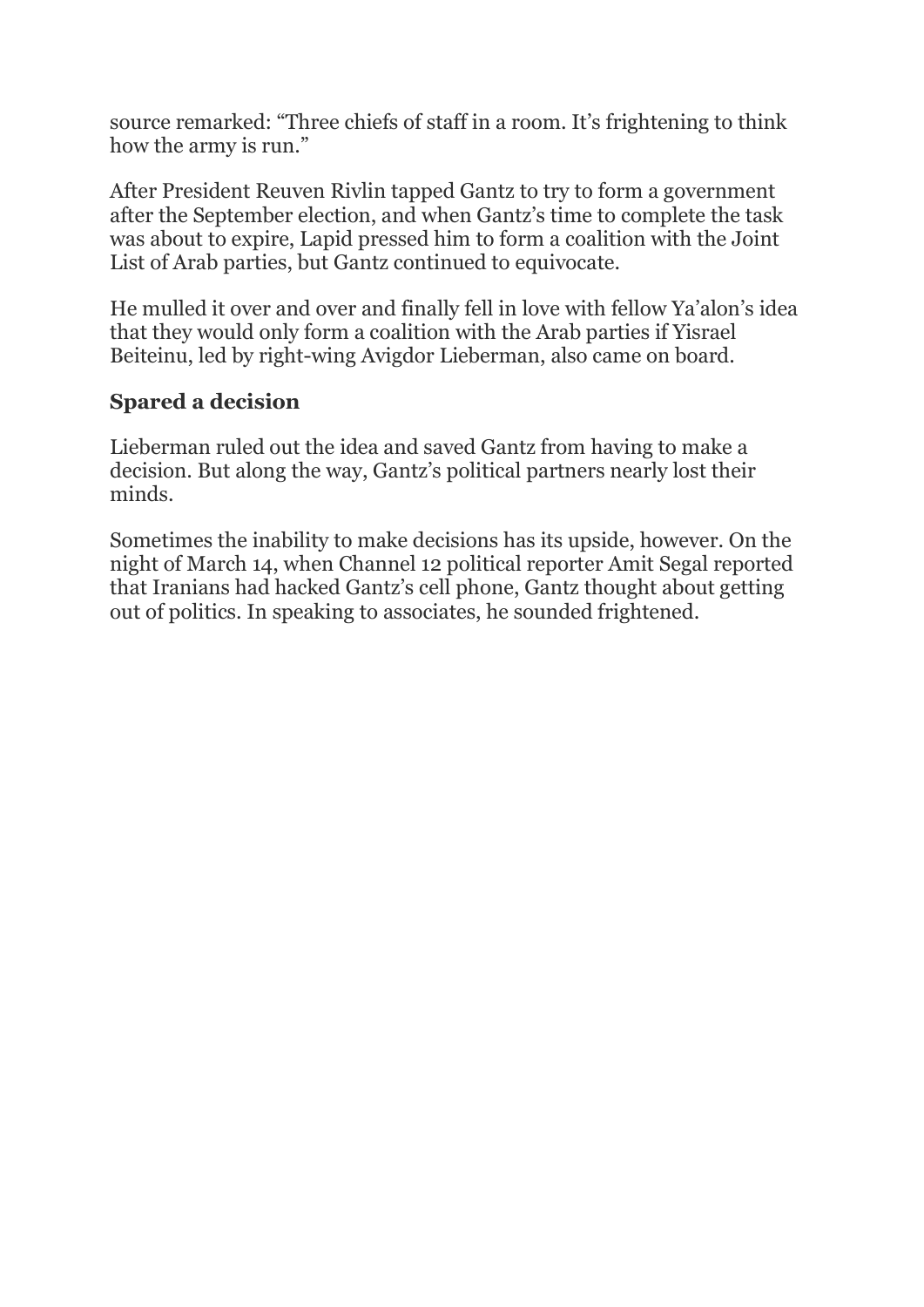

Benny Gantz, right, is seen next to Yair Lapid, who joined forces with Gantz on the Kahol Lavan joint ticket. Tomer Appelbaum

"It was the first time he realized how brutal politics could be," one of his advisers told Haaretz. "He knew it would be tough, but the first time you get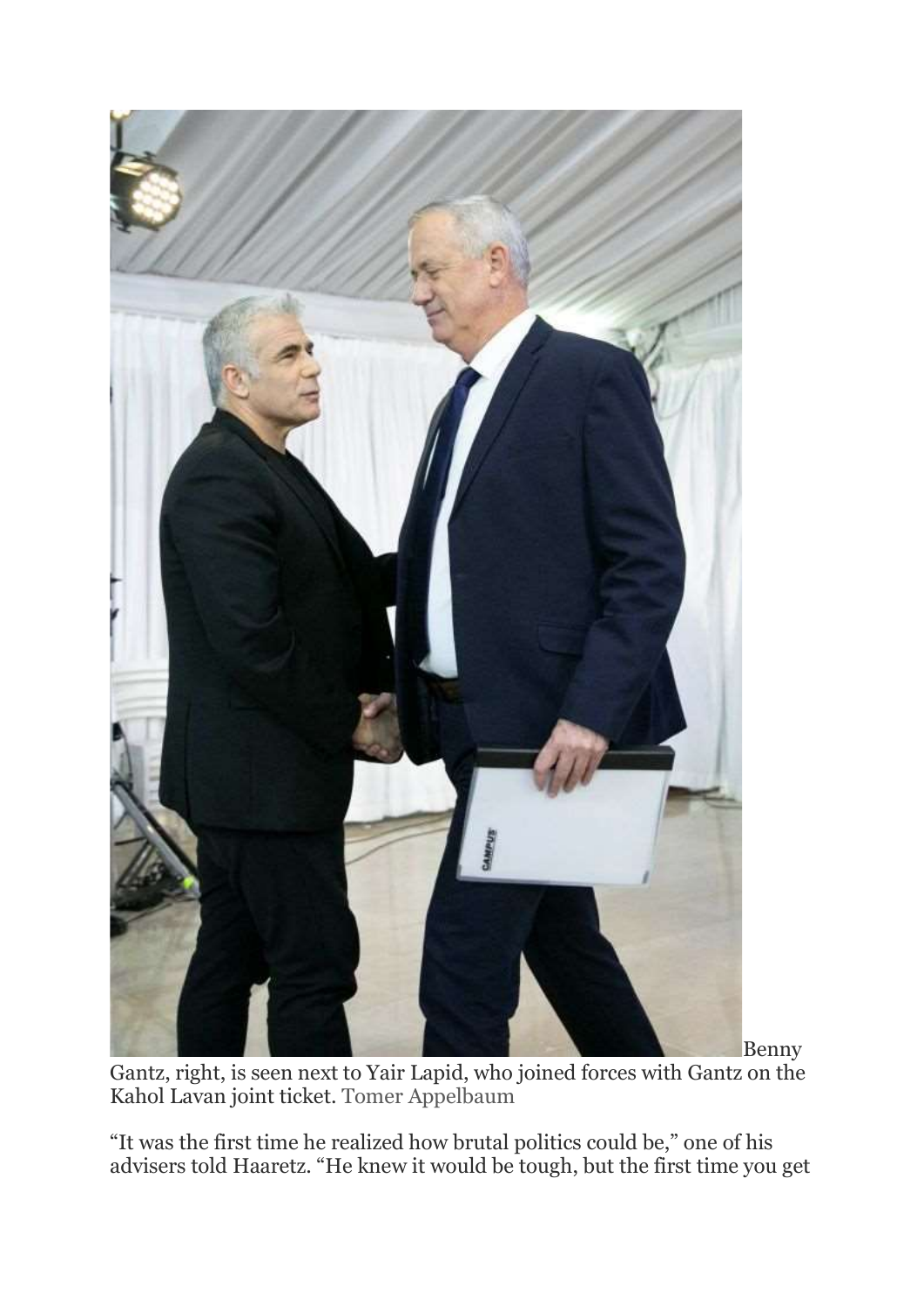it in the face is different." Gantz hesitated but ultimately opted to stick it out, deciding that this wasn't a real skeleton in his closet.

Gantz "is more sophisticated than people think," a senior Kahol Lavan figure told Haaretz. "Look what he did to Lapid. In a war with Lapid, he would have won, but at the same time, he would also have been wounded. Instead Gantz had Lapid surrounded until he raised a white flag."

The linkup with Lapid was the most significant political decision that Gantz has made, but even Gantz's most ardent supporters realize that the alliance poses a problem between the two. Gantz hadn't wanted it.

He had thought he could win over voters from Yesh Atid without cooperating with Lapid himself. At the initial meetings in advance of the establishment of the Israel Resilience Party, Gantz's goal wasn't to become prime minister. It was to head the second largest party and to become defense minister in a Netanyahu-led government.

He brought Moshe Ya'alon on board to prevent him from joining Yesh Atid, which was wooing him, and to create a party with the image of being led by army chiefs of staff. Then he thought about bringing Gesher, headed by Orli Levy-Abekasis, on board as well.



Gantz

is no Benjamin Netanyahu (pictured). In fact he's Netanyahu's opposite, which is also the secret of his power. Ohad Zwigenberg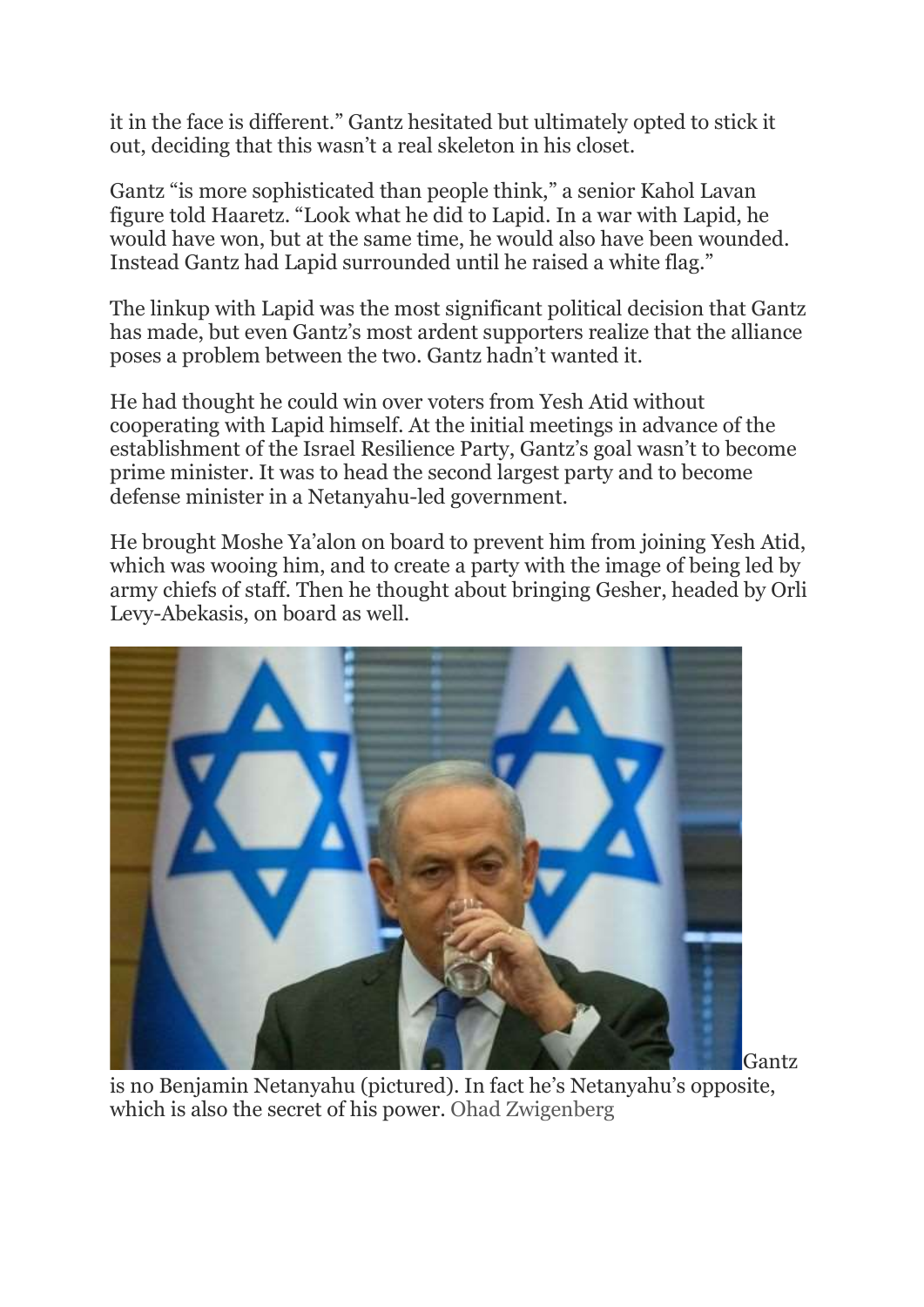

Yisrael

Beiteinu leader Avigdor Lieberman. Ohad Zwigenberg

### Gabi Ashkenazi as game changer

His plans changed as a result of opinion polling two days before the deadline for to finalize the party slates. The survey predicted that Kahol Lavan would get 35 seats in the 120-seat parliament. Gantz, who had aspired to be defense minister, could now aspire to be prime minister.

Bringing Gabi Ashkenazi into Kahol Lavan was the game changer. Until then, the approaching election was due to be a dream for Netanyahu. His Likud party was facing a bunch of new and mediocre parties that were expected to achieve low double-digit numbers of seats at most, and he could play coalition building games at will.

Yisrael Beiteinu, Zehut, Hayamin Hehadash, the Israel Resilience Party, Gesher and Labor were expected to squabble with one another. But Kahol Lavan created a real counterforce to Netanyahu.

Under Gantz, Lapid looks like a pale imitation of a prime minister. Although people think Gantz isn't happy with Lapid's political attacks, the opposite is true. Gantz has learned to appreciate Lapid's belligerent character and is happy to have him do the dirty work. He is also happy that in the process Lapid is eroding his own credibility as prime ministerial material.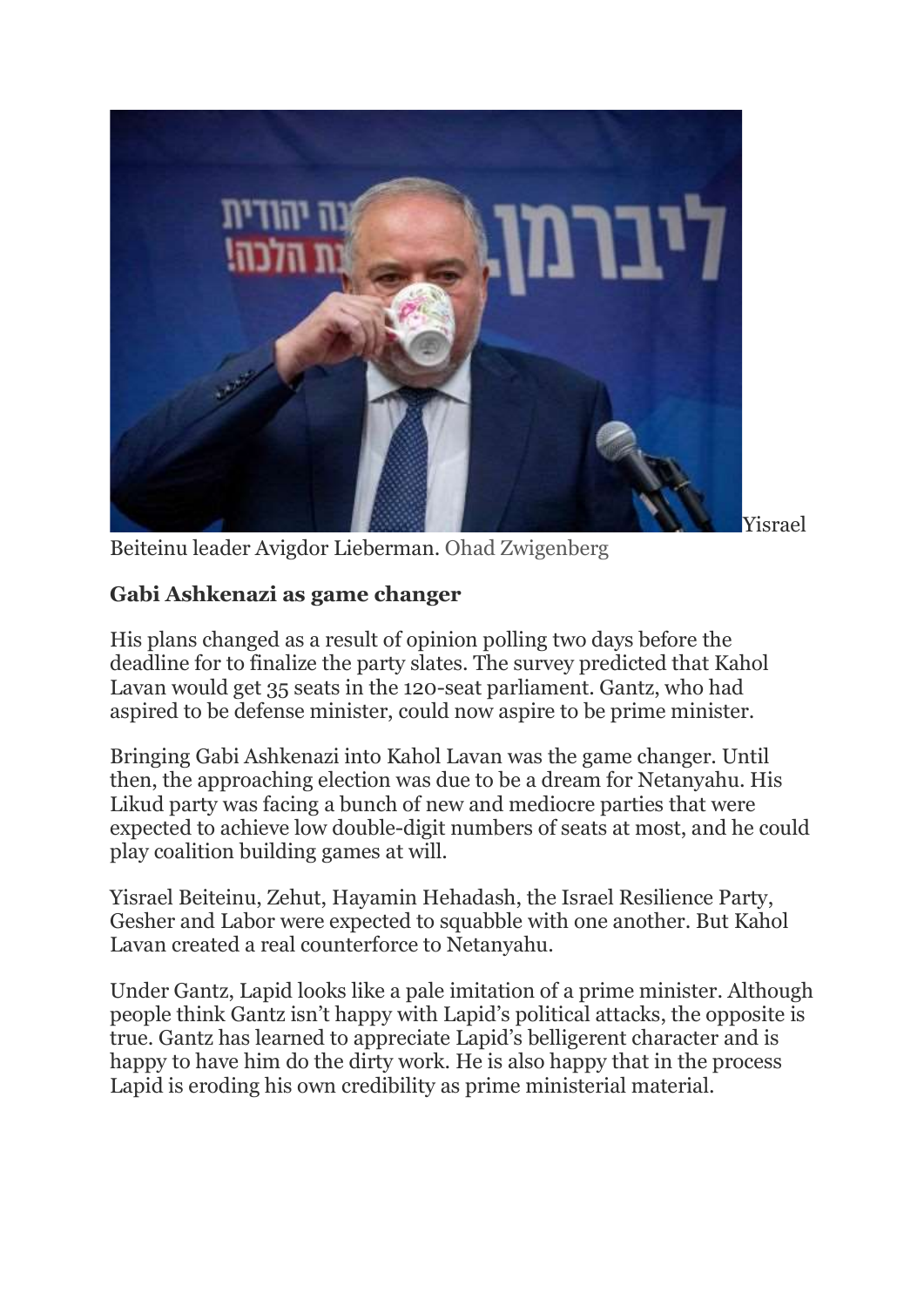

Gants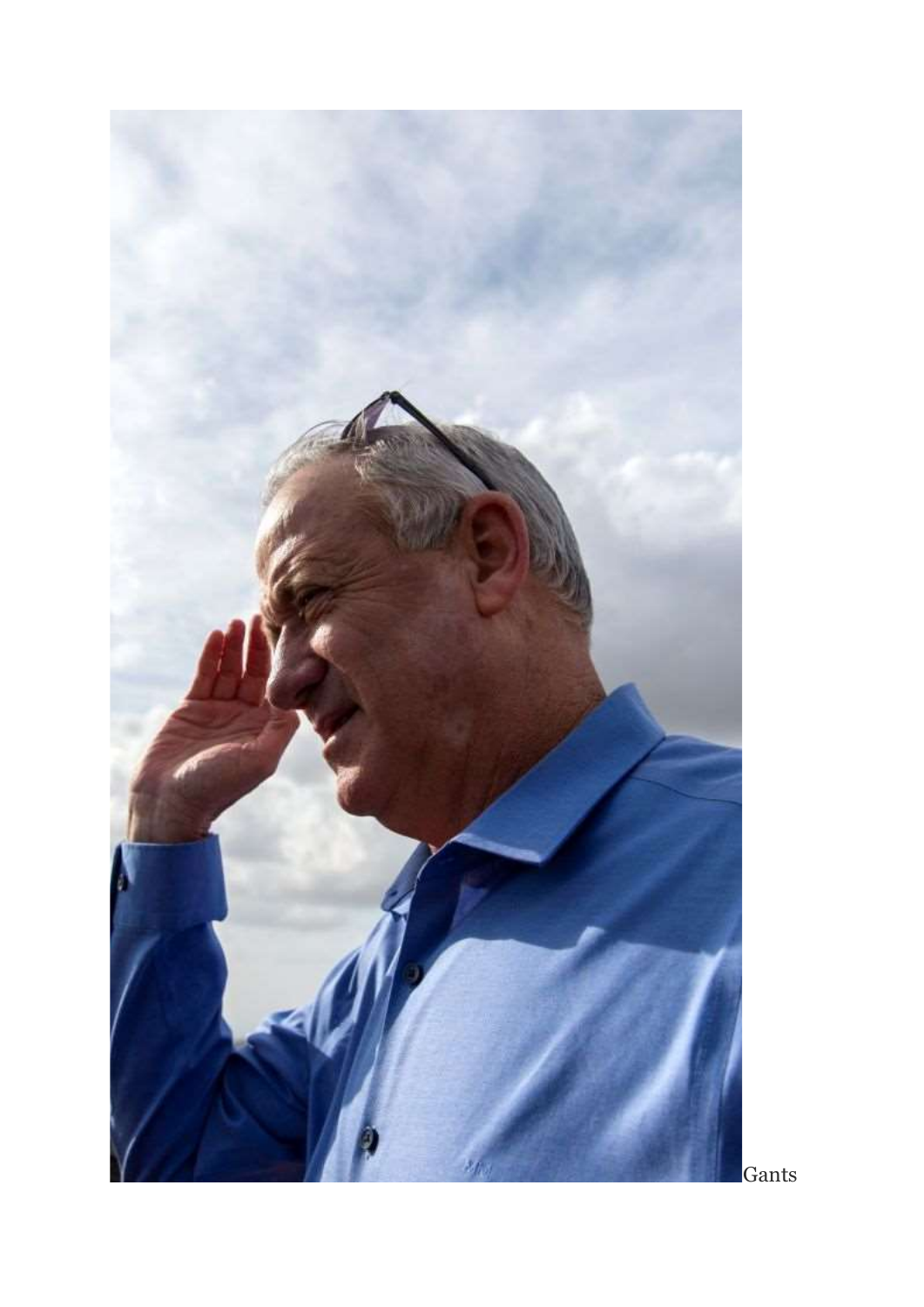during a visit to Israel's border with Lebanon, in November 2019. Gil Eliahu

In the campaign ahead of the September election, Netanyahu again accused Lapid of frustrating the establishment of a coalition government. In practice, however, Gantz wasn't comfortable joining a coalition with Netanyahu, and it was the combined opposition of Lapid and Ya'alon that won him over.

In the campaign leading up to September's vote, Lapid didn't want to forgo his agreement with Gantz that the two would rotate as prime minister. From Lapid's standpoint, it would have been an admission that he wasn't fit for the job.

In advance of the third round of elections in a year – now scheduled for March 2 – Lapid has understood that insisting on the rotation would do him more harm than good. He has told associates that Gantz promised him the job of foreign minister and Lapid believes that four years in that position, during which he would rehabilitate Israel's foreign relations, would make him a realistic candidate for the leadership.

Allying with Lapid has made Gantz into a prime ministerial candidate but it also made him the candidate of one distinct political camp. Even before the campaign for the first election in April, Netanyahu had told his associates that Gantz's stature needed to be inflated and then he could be shot down. Netanyahu, who is a believer in the American model of two-headed politics, would like to create the same dichotomy in Israel. As far as he is concerned, Israeli society should be divided between "us" and "them": we Jews and those Arabs.

### The nation-state law

Netanyahu embraced the nation-state law to force the left wing to vote with "the Arabs". As far as he is concerned, the worst thing of all is centrist parties that can attract votes from the big parties and anoint someone else to lead the country.

In retrospect, Netanyahu did manage to inflate Gantz, but he didn't manage to shoot him down. He did manage to brand Gantz as center-left but when Moshe Kahlon's centrist party Kulanu fell apart and its supporters had to switch to other parties, polls indicate they opted to move left of Likud.

When Gantz entered the political fray, he was shown discouraging polling data. The number of Israelis defining themselves as left-wing is in the single digits. And about 20 percent affiliate with the right wing. Between those two extremes, there are all kinds of fluid definitions – center, center-right, center-left, right leaning towards center, and so on.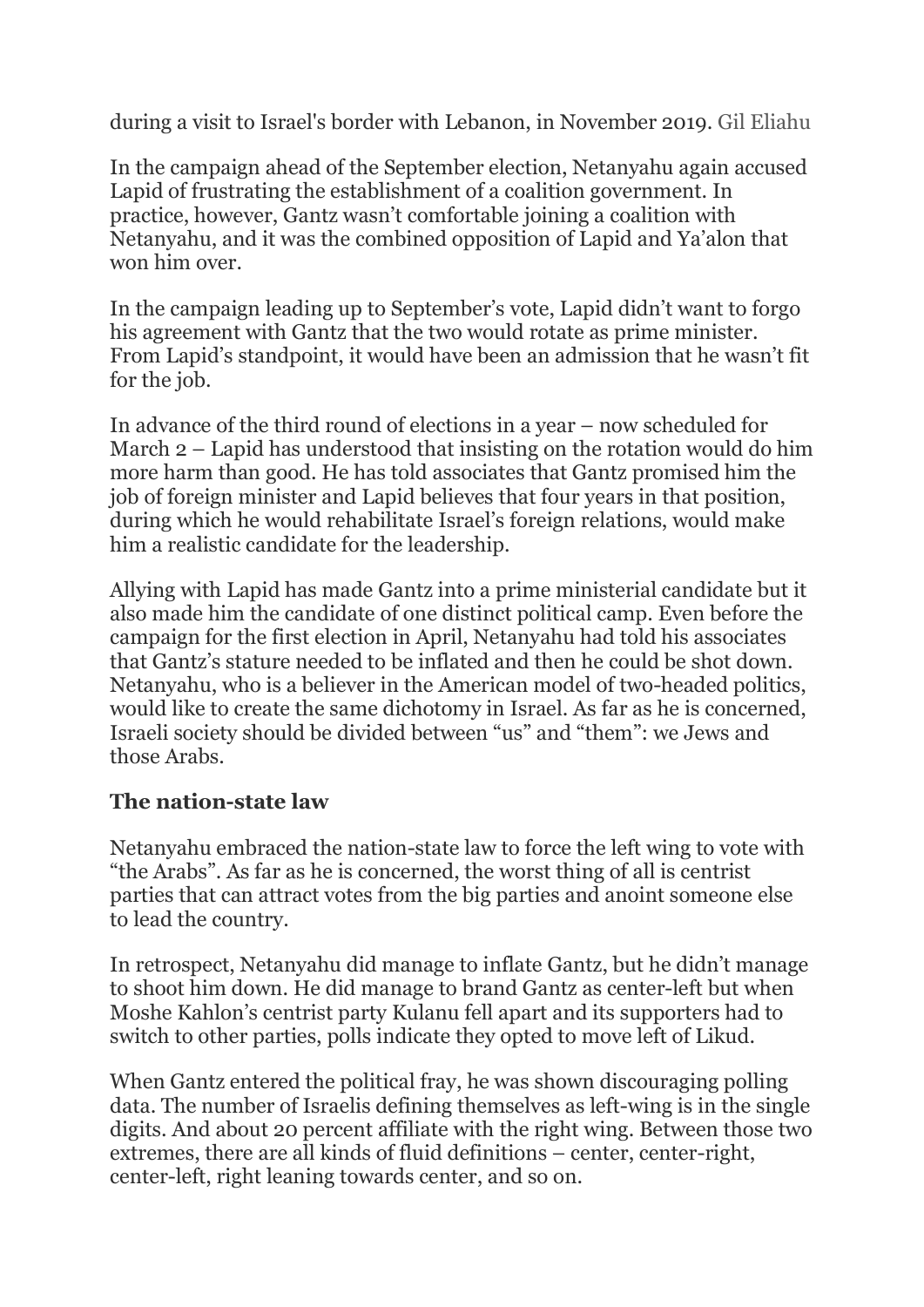Netanyahu has been making use of the division between left and right for 30 years. In that battle, Gantz was defeated in no time.



Gantz. He exudes drowsiness. He doesn't talk much. It's hard to understand where his mind is going. Tomer Appelbaum

Kahol Lavan likes to present other numbers. As they see it, a quarter of the people calling themselves center-right vote Kahol Lavan. These are apparently people who supported Moshe Kahlon in 2015.

Kahol Lavan admits to having failed to make inroads in Likud's base. The party's goal is to win over the Jewish public so it doesn't need active support from the Joint List of Arab parties to form a government. In the September election, the parties that joined forces with Netanyahu had a combined 55 seats, versus a total of 52 for Kahol Lavan, Meretz, Labor-Gesher and Yisrael Beiteinu.

A majority in the Knesset is 61 seats and if two seats shift to Kahol Lavan, Gantz believes he could be prime minister a week after the upcoming March election.

In any event, sources in Kahol Lavan say they don't anticipate major changes in the third election – simply battles over small groups of voters who might move a seat from one camp to the other and win the day – the 15,000 farmers who voted for Tzomet, liberal observant Jews on the softright in the style of Yoaz Hendel and Chili Tropper and so on.